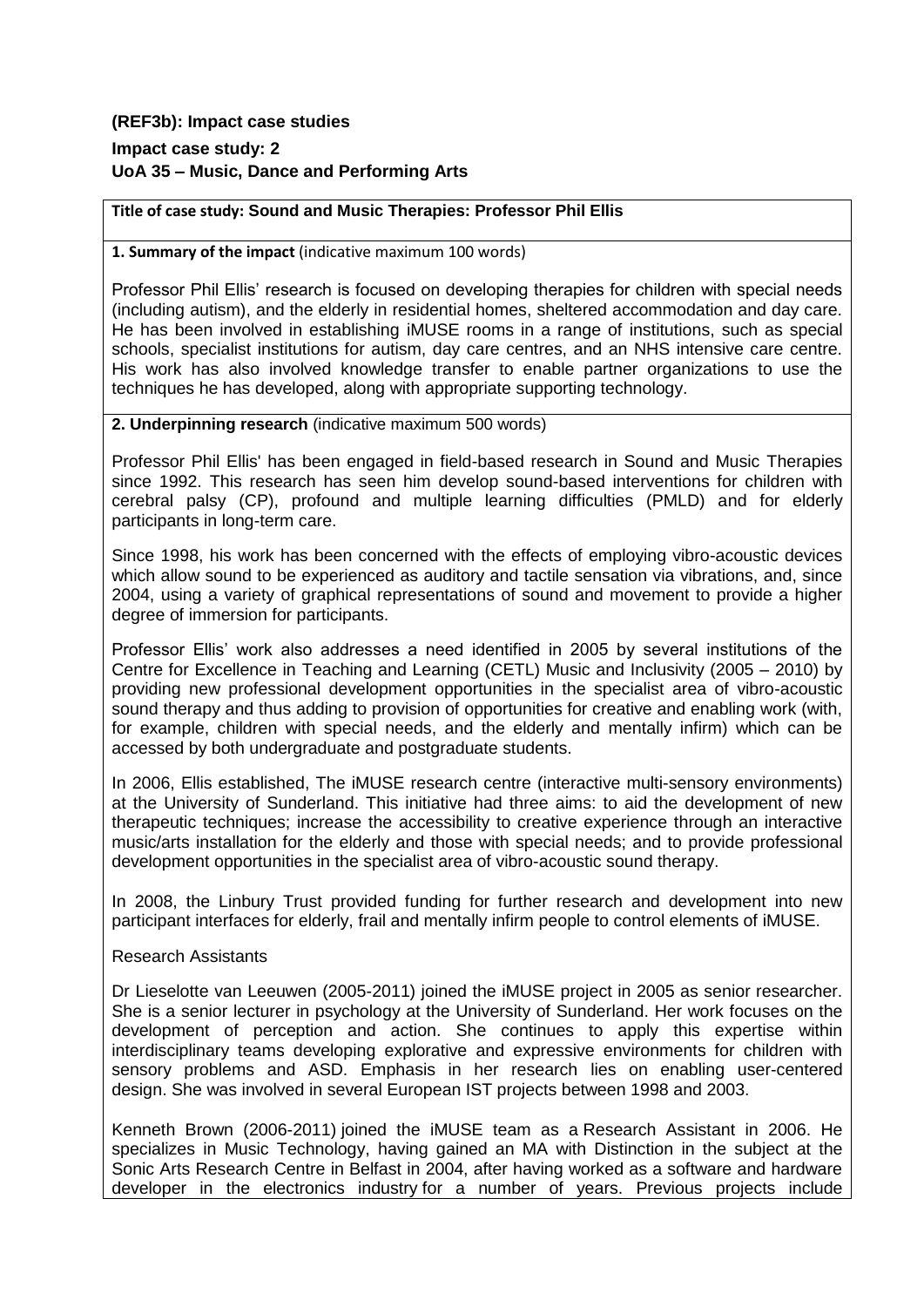a Max/MSP/Jitter sound spatialisation system with a user interface comprising of hand-held lightemitting 'pens'.

iMUSE is part of the Centre of Excellence in Teaching and Learning [\(CETL\) for Music and](http://www.cetl4musicne.ac.uk/)  [Inclusivity.](http://www.cetl4musicne.ac.uk/) The CETL is a regional consortium of music and performing arts departments from six universities in the North East of the UK, which provide courses focusing on music and inclusivity for the shared audience of students at the partner universities.

**3. References to the research** (indicative maximum of six references)

## **Key Outputs**

Ellis, P., & van Leeuwen, L. (2009). Confronting the Transition: Improving Quality of Life for the Elderly with an Interactive Multisensory Environment - a Case Study. HCII09 Conference Proceedings.

Ellis, P., van Leeuwen, L., & Brown, K. (2008). Visual-Music Vibrations - Improving quality of life for the elderly and children with special needs. Digital Creativity, Routledge, ISSN 1462-6268.

Van Leeuwen, L., & Ellis, P. (2007). Facilitating the experience of agency through an intersensory interactive environment. Digital Creativity, 18 (2), Routledge, ISSN 1462-6268.

Ellis, P. (2006). Improving Well-Being and Quality of Life for the Elderly through Vibroacoustic Sound Therapy. In Prause-Weber (Ed) Musica - re serva verum gaudium, ISME Publications, pp155-171, 0-9752063-5-4.

Ellis, P. (2004). Moving Sound. In Gallagher & Maclachlan (Eds), Enabling Technologies: Body, Image and Function, Churchill Livingstone. ISBN 0-44307-247-7.

Ellis, P. (2004). Caress. In Siraj-Blatchford (Ed.), Developing new technologies for children, Trentham Books, pp113 - 137, ISBN 1-85856-307-0.

## **Grants**

Phil Ellis, The Linbury IMUSE Development Project, 2008-2010: £20,000,

Phil Ellis, Sound and Music Therapies, Centre of Excellence in Teaching and Learning [\(CETL\)](http://www.cetl4musicne.ac.uk/)  [for Music and Inclusivity,](http://www.cetl4musicne.ac.uk/) 2005-2010: £229,500

## **4. Details of the impact** (indicative maximum 750 words)

Professor Ellis' work involves a significant range of both on-campus and off-campus activity. He has been involved in establishing iMUSE rooms in a range of institutions, such as special schools, specialist institutions for autism, day care centres, and an NHS intensive care centre. His work has also involved knowledge transfer to enable partner organizations to use the techniques he has developed, along with appropriate supporting technology.

His research projects have looked at:

- Developing new digital interfaces for children with special needs
- Tactile Interactive Multimedia for children with hearing impairment and visual impairment, including the blind and deaf
- Developing interactive multi-sensory environments (iMUSE) for the elderly in long-term care, to develop new interfaces to give control to elderly, frail and mentally infirm people.

iMUSE research is carried out in association with schools and care homes in the community, and also at the Sound Therapy Lab installed at the University of Sunderland in 2006, which was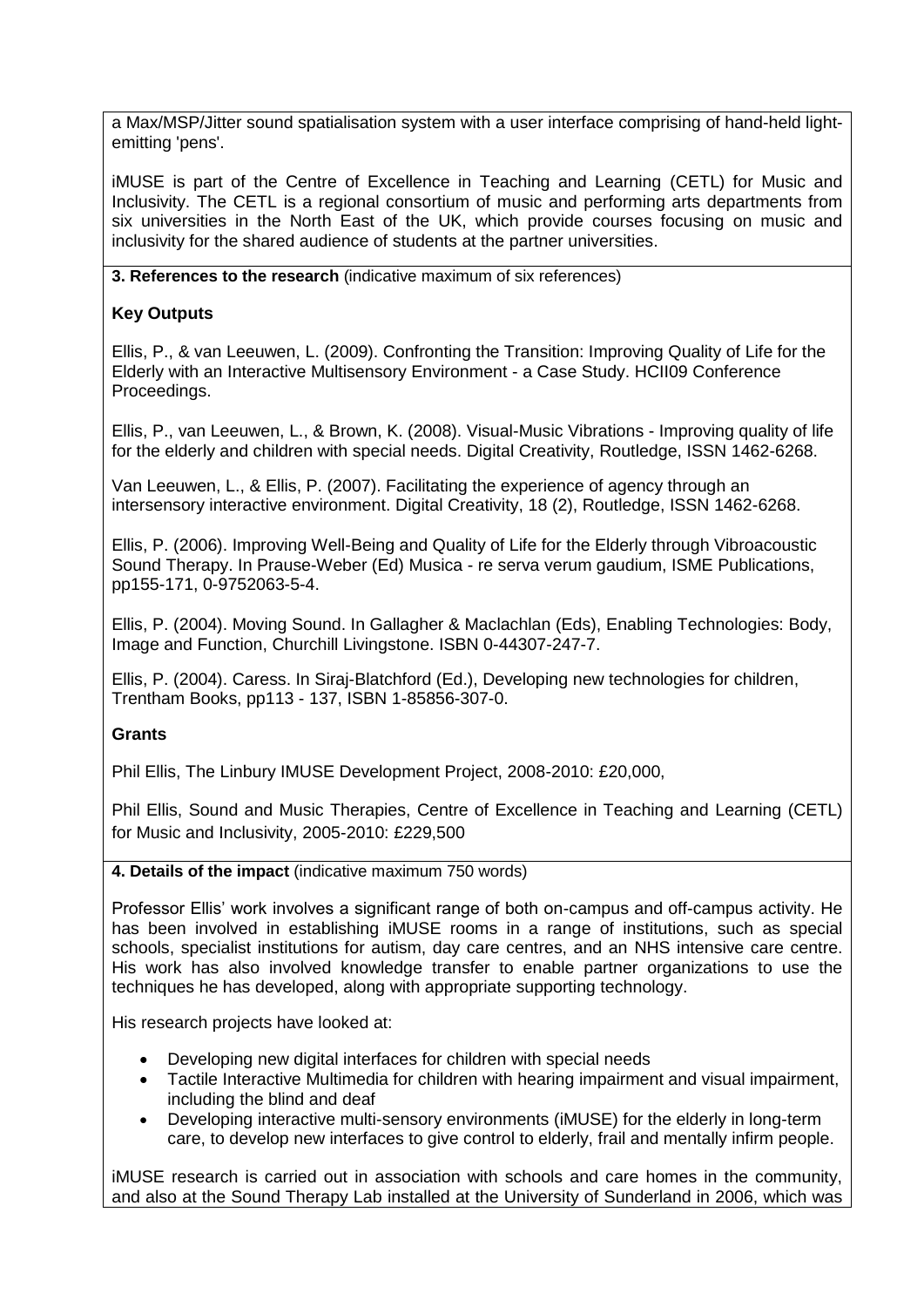supported by funding from the regional [Centre for Excellence in Teaching and Learning 'Music](http://www.cetl4musicne.ac.uk/)  [and Inclusivity'.](http://www.cetl4musicne.ac.uk/)

The Sound Therapy Lab provides a customized environment for one-to-one interactive sessions. Participants can:

- engage with the multi-sensory environment according to their needs and preferences, either sitting in a chair, wheelchair, on a beanbag or the floor
- control mutually related sound, visuals and vibrations by using their voice or body movements.

A typical one-to-one iMUSE session takes about 30 minutes. Participants are seated in a vibroacoustic chair, which transforms sound into vibration. Additionally, sound can be transferred into complex changing visual patterns through visualization software, such as G-Force, Arkaos, etc. The graphical feedback is projected on to a screen in front of the participant. iMUSE interactions have been shown to support: expression, communication, aesthetic resonance, awareness of control, exploration and ludic engagement.

During iMUSE sessions for children with special needs the following progression has been observed:

|           |            | From   Involuntary   Accidental   Indifference   Confined |            |        | Gross   Exploratory       | Solitary |
|-----------|------------|-----------------------------------------------------------|------------|--------|---------------------------|----------|
| Voluntary | l Intended | Interest                                                  | Expressive | ∣ Fine | Preconceived   Individual |          |

During iMUSE sessions for elderly in long-term care, the following progression has been observed:

| From<br>dependent | Isolated     | Indifferent | Frowning | Crying     | Silent    | Withdrawn     | Inward      |
|-------------------|--------------|-------------|----------|------------|-----------|---------------|-------------|
| To<br>responsive  | Aware        | Reactive    | Smiling  | Laughing   | Content   | Thoughtful    | Poised      |
| To<br>independent | Contributing | Expressive  | Laughing | Expressing | Receptive | Communicative | Interactive |

At Hollybank school in Mirfield, West Yorkshire, they have built a dedicated iMUSE room for their residential and part time young people and adults with disabilities. The importance of the iMUSE initiative is confirmed by Hollybank's Creative Project Development Manager:

'iMUSE has revolutionized what we do for young people and adults within the trust. It has opened up a whole new world in which the children and adults can compose, own, communicate and just explore themselves. Its just been amazing the difference and the change that's happened with our folks here. It's been wonderful, really wonderful...' (May, 2008). <http://centres.sunderland.ac.uk/imuse/sessions/children/hollybank-imuse-sessions/#d.en.17616>

The Percy Hedley Foundation, a charitable organization based in Tyne and Wear, who provide a wide range of services to children, young people and adults with disabilities, have also recently installed an iMuse studio at the Linskill Centre, in North Shields. The Adult Service Manager says it helps to empower people: 'It allows the individual to take control of the environment. It's all about control and empowerment. This studio represents a major move forward in the options available to people with profound and complex needs, not only to participate in an enjoyable music and relaxation session, but to develop and produce beautiful art work, which not only provides creative expression for the individual, but also has the potential to provide real employment opportunities for individuals to promote and sell their work through the development of our new social enterprise and employability projects' (8 September, 2011).